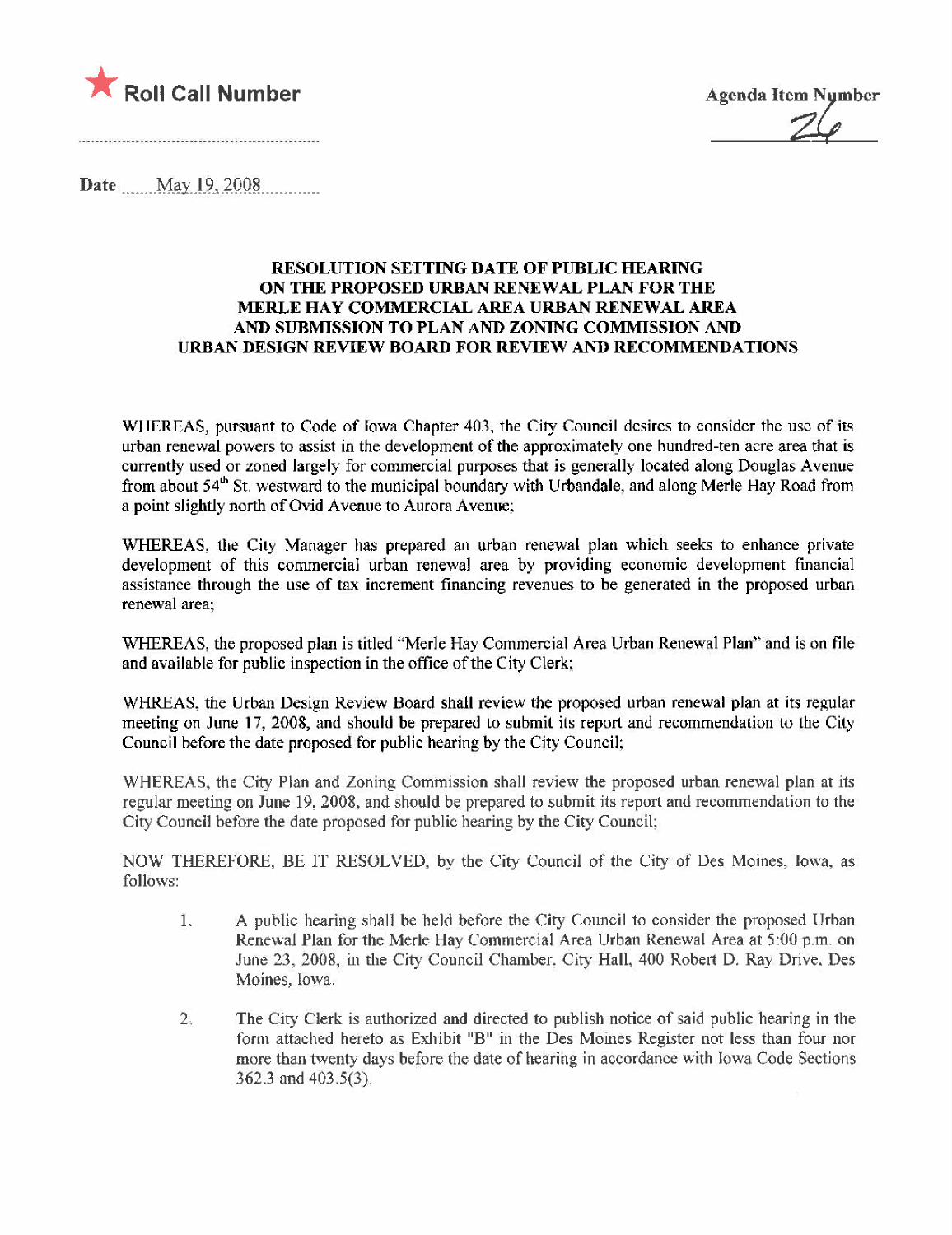

**Agenda Item Number** 

Date May 19, 2008

...............................

 $-2-$ 

- $3.$ The proposed urban renewal plan is hereby submitted to the City Plan and Zoning Commission for its review and recommendation as to the plan's conformity with the Des Moines 2020 Community Character Land Use Plan, as revised to date, with said written recommendation requested to be received by the City Council prior to the date of public hearing.
- 4. The proposed urban renewal plan is hereby submitted to the Urban Design Review Board for its review and recommendation, with said written recommendation requested to be received by the City Council prior to the date of public hearing.
- 5. The City Manager or his designee is hereby designated as the City's representative to the consultation proceedings with the Des Moines Independent School District, Polk County and the Des Moines Area Community College. The consultation meeting shall be held prior to the date of public hearing at a time and location to be determined by the City Manager in accordance with Iowa Code Section 403.5(2). The City Manager shall cause notice of the consultation meeting, a copy of the Notice of Public Hearing (Exhibit "B"), and a copy of the proposed urban renewal plan to be mailed to each such affected taxing entity.

Exhibits:

A - Urban Renewal Plan B – Notice of Public Hearing

**APPROVED AS TO FORM:** 

Moved by to adopt.

(Council Communication No. 08 - 297)

Michael F. Kelley **Assistant City Attorney** 

| <b>COUNCIL ACTION</b> | <b>YEAS</b> | NAYS. | <b>PASS</b> | <b>ABSENT</b>   | <b>CERTIFICATE</b>                                                                                   |
|-----------------------|-------------|-------|-------------|-----------------|------------------------------------------------------------------------------------------------------|
| <b>COWNIE</b>         |             |       |             |                 |                                                                                                      |
| <b>COLEMAN</b>        |             |       |             |                 | I, DIANE RAUH, City Clerk of said City hereby                                                        |
| <b>HENSLEY</b>        |             |       |             |                 | certify that at a meeting of the City Council of<br>said City of Des Moines, held on the above date, |
| <b>KIERNAN</b>        |             |       |             |                 | among other proceedings the above was adopted.                                                       |
| MAHAFFEY              |             |       |             |                 |                                                                                                      |
| <b>MEYER</b>          |             |       |             |                 | IN WITNESS WHEREOF, I have hereunto set my                                                           |
| <b>VLASSIS</b>        |             |       |             |                 | hand and affixed my seal the day and year first<br>above written.                                    |
| TOTAL                 |             |       |             |                 |                                                                                                      |
| <b>MOTION CARRIED</b> |             |       |             | <b>APPROVED</b> |                                                                                                      |

Mayor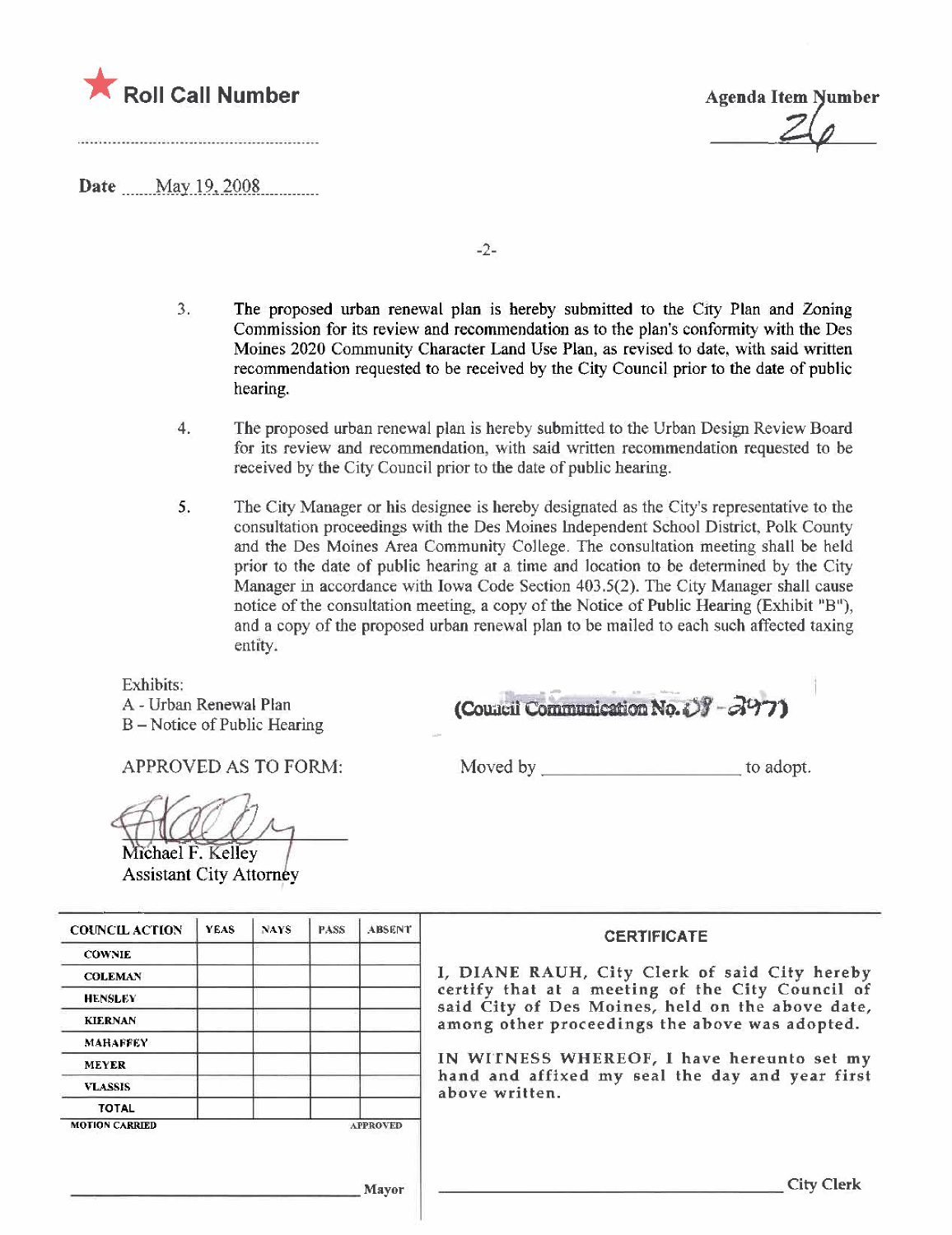|                                                                                                                                                                                                                                                                                                                                                            | Dete_<br>Agenda Item |
|------------------------------------------------------------------------------------------------------------------------------------------------------------------------------------------------------------------------------------------------------------------------------------------------------------------------------------------------------------|----------------------|
|                                                                                                                                                                                                                                                                                                                                                            | Roll Call #          |
| Prepared by: Andrea Hauer, 400 Robert D. Ray Drive, Des Moines, LA 50309, 515/237 350.<br>Return Address: City Clerk, City Hall, 400 Robert D. Ray Drive, Des Moines, JA 50, 39<br>Taxpayer: NA<br>Title of Document: Merle Hay Commercial Area<br>Urban Renewal Grantor's Name; N/A<br>Grantee's Name: N/A<br>Legal Description: See Exhibit "A", Page 14 |                      |
|                                                                                                                                                                                                                                                                                                                                                            |                      |
|                                                                                                                                                                                                                                                                                                                                                            |                      |

Merle Hay Mall log

Commercial developments on Merle Hay Road and Douglas Avenue

# Merle Hay Commercial Area **Urban Renewal Plan** Des Moines, Iowa

Adopted: , 2008 Roll Call No. 08-

| Urban Design Review:               |  |
|------------------------------------|--|
| Plan & Zoning Commission Review:   |  |
| Tax Increment Consultation Meeting |  |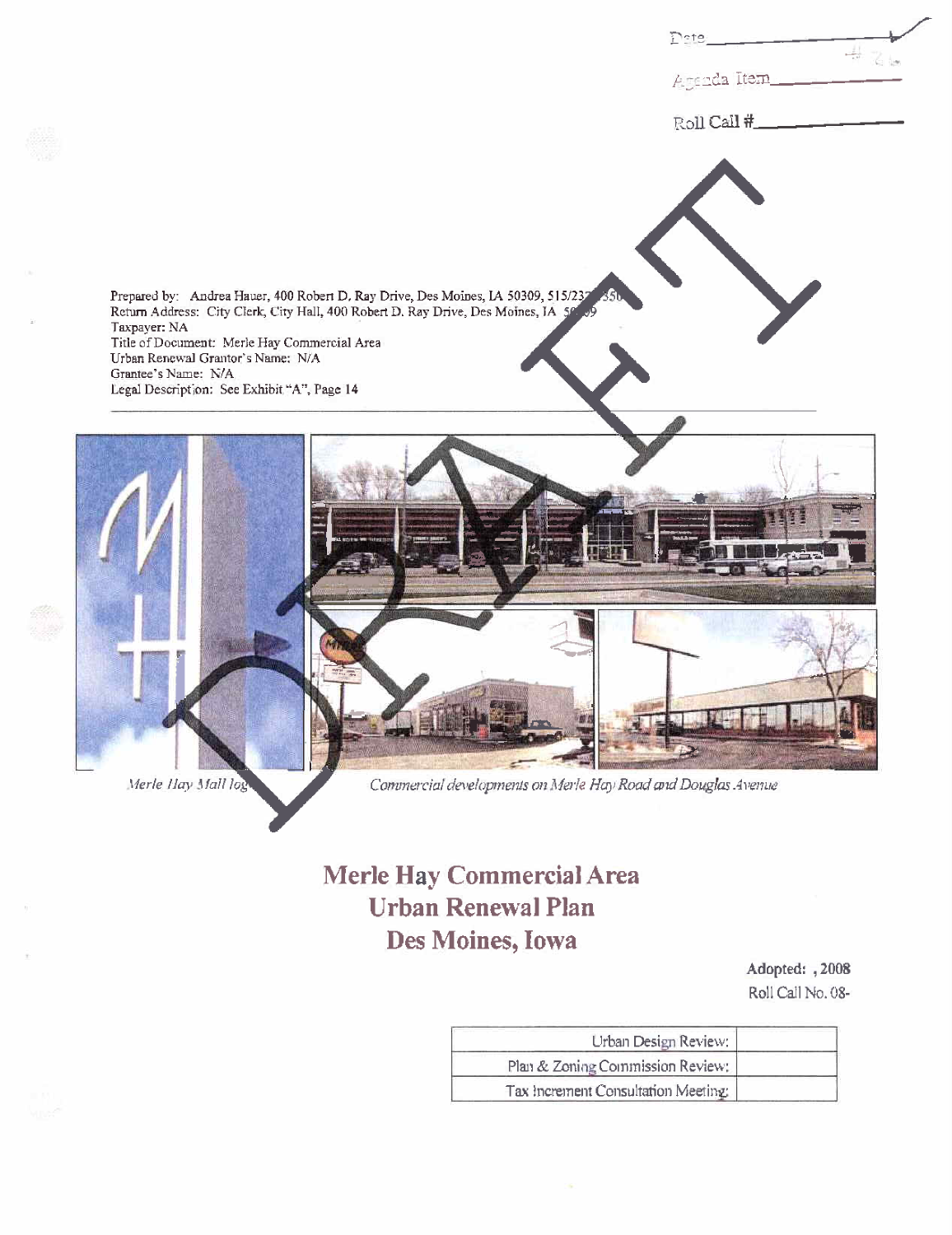## **TABLE of CONTENTS**

 $\bar{R}$ 

9

 $\langle \sigma \rangle$ 

| A. Background                                                 | 1  |
|---------------------------------------------------------------|----|
| General Boundaries of Urban Renewal Area<br><b>B.</b>         | 5  |
| Recognized Neighborhood<br>C.                                 | 6  |
| Eligibility under Iowa Law<br>D.                              | 6  |
| II. Land Use and Redevelopment                                |    |
| A. Conformance with Comprehensive Land Use PA                 |    |
| B. Conformance with Zoning                                    | 8  |
| III. Project Objectives<br>Plan Goals and Objectives<br>А.    | 9  |
| Description of Activities to be Undertaken<br>В.              | 9  |
| C. General Development Requirement                            | 11 |
| IV. Duration of Wroan Recovert Than                           | 13 |
| Procedure for Amendments to the Urban Renewal Plan            | 13 |
| VI. Appendices                                                |    |
| Appendix A: Legal Description                                 | 14 |
| <b>Appendix B: Allaps</b>                                     | 15 |
| Map No. 1: Location within the City of Des Moines             |    |
| Map No. 2: Project Boundary                                   |    |
| Map No. 3: 2020 Land Use Map                                  |    |
| Map No. 4. Existing Zoning                                    |    |
| Map No. 5. Development Activities Assisted with Tax Increment |    |
| Appendix C: Tax Increment Finance Report                      | 21 |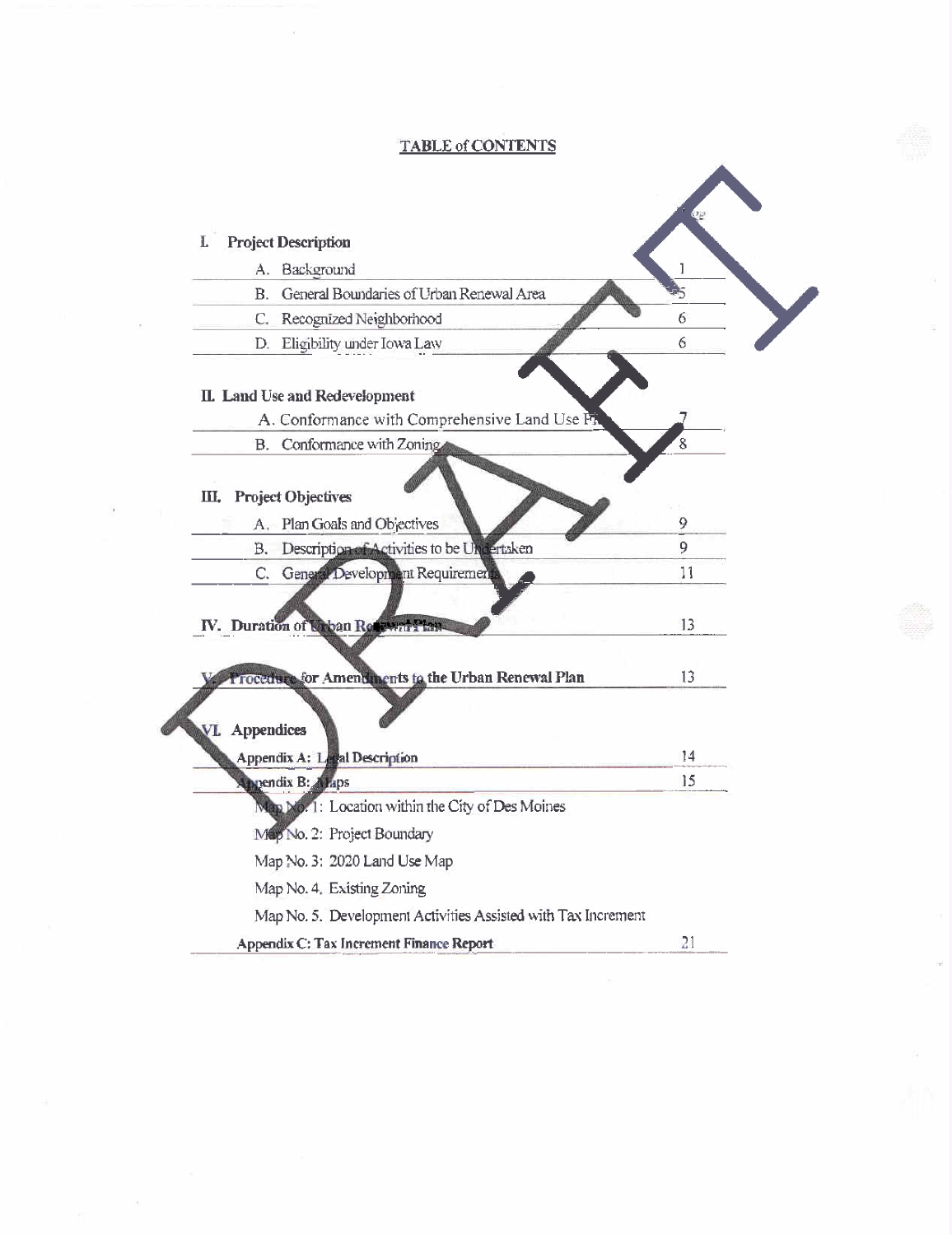## **PROJECT DESCRIPTION**

The purpose of the Merle Hay Commercial Area Urban Renewal Plan is to enhance private development within this urban renewal area through provision of infrastructure improvements and economic development finally assistance that is provided, in part, with the tax increment revenues generated in the urban renewal area.

## A. Background

In 1890, when the area around Merle Hay Road and Douglas Avenue was incorporated ato the City of Des Monds it was located on the far northwest edge of the City Des Moines. People visited this area as a rural retreat, accessible from the nearby Douglas Ave. or Urbandale streetcar lines, for those escaping to the country for the day. In 2008, this area still represents the far northwest edge of Des Moines. It has been thoroughly developed for the imercial uses in the previous decades and now no longer represents the pre-eminent shopping area in the metro area; people now bypass this area to go to other newer shopping centers.

as incorporated. Part of its eastern boundary was decided by a In 1917, an adjacent city - Urbandale (population (390) court-decree that included land west of 62<sup>nd</sup> St., fronting the north side of Douglas Ave., in Urbandale: this land had previously been part of the City of Des Moines.



of Merle Hay Rd. and Douglas Ave St. Gabriel Monastery  $\mathbf{U}$  cos photo)

With the increased use of the automobile to travel between cities and residential growth along the streetcar lines, the two major roadways in the area-Douglas Ave. and Merle Hay Road - were designated highways in the 1920s by the Iowa Highway Commission.

The largest building in the area was St. Gabriel Monastery, built in 1921 on the NW comer of t Merle Hay Road and Douglas Avenue

## Residential Growth

After the end of World War II, major changes began in the area with residential subdivisions of "starter" (affordable) homes with mortgages financed by the GI Bill. A typical house in the new subdivision was a single floor home, under 1,000 square feet, with no garage but a paved driveway, placed on a larger lot to allow for expansion of the home at a later date.

The new residents depended on cars to get to work, shopping and other activities which led to widening of trafficways such as Merle Hay Road and Douglas Ave. Some homes were built fronting on Merle Hay Road; today, with these roadways widened and commercial areas expanding, those homes have disappeared, with small commercial developments occurring on these shallow-depth lots for commercial redevelopment. Homes continue to abut commercial development on the "back sides" of the commercial developments today.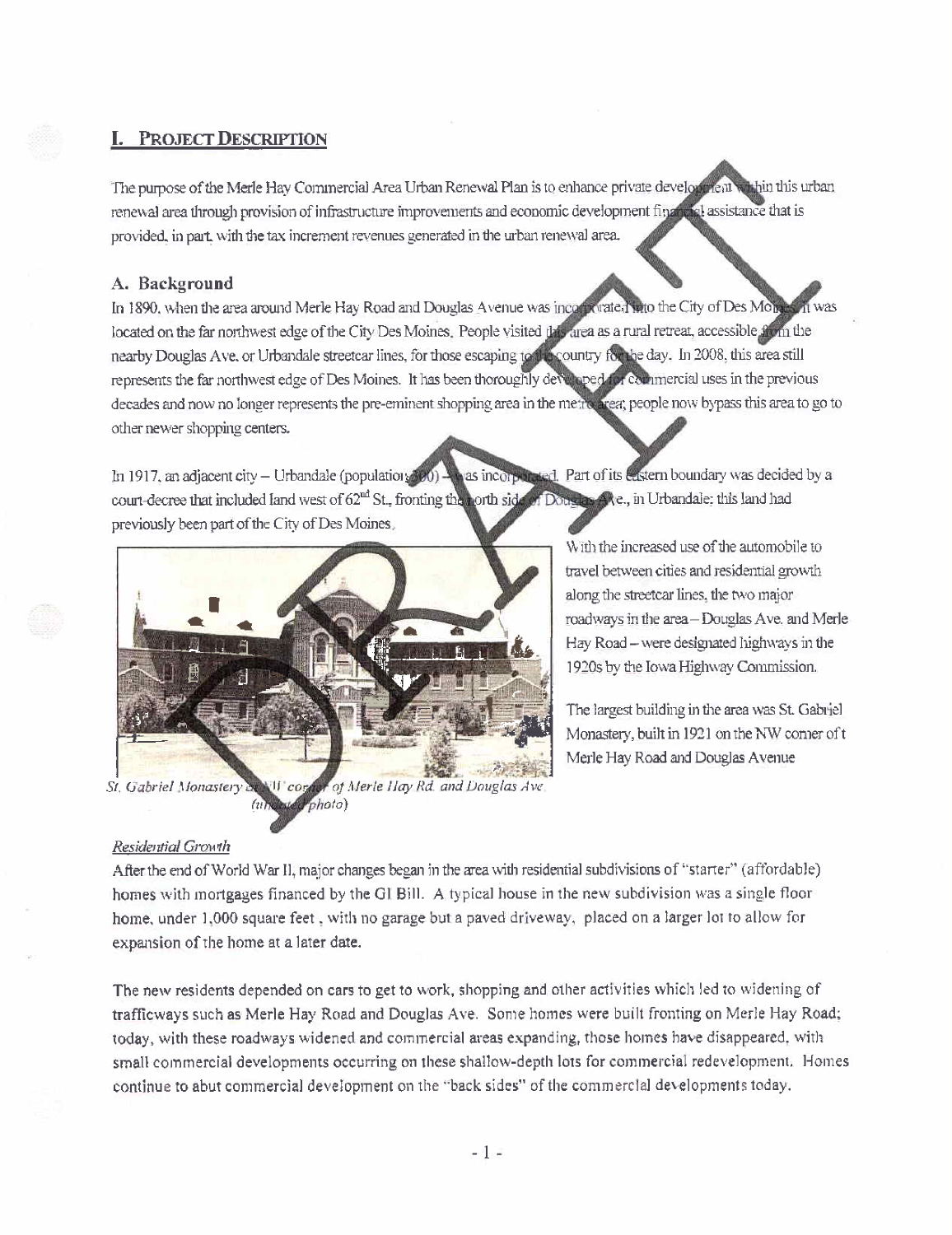Many original residents remain in their homes which has contributed to the neighborhood dynamic of an older. stable neighborhood that is on the verge of "cycling" to new residents. The successful transition of the neighborhood is dependent on the adjacent commercial area being physically and functionally attractive; equally, retaining the Merle Hay commercial area as a successful retail/commercial servers for sion will assist in making the adjoining neighborhood areas a desirable place to live. This urbe a snewal plan will contribute in providing guidance and financial assistance to revitalize the adjace  $\ell$ y commercial area.

#### Commercial Growth

In 1954, the federal government proposed the location of the new interest at roadway system in lower new modern four lane interstate road, which combined I-80 and I-7 for its route on the northern expected the Des Moines metropolitan area, had an interchange about  $1\frac{1}{2}$  point  $\alpha$  and  $\alpha$  intersection of Douglas Ave. and Merle Hay Road. By 1959, the Merle Hay Road interchange of \$0/L op ned with additional segments of 1-80 and 1-35 rapidly opening in the following years.

opers Joseph Abbell and Bernard Greenbaum; the monastery was dem sich a 1958. Abbell, in a 1954 interview, stated the developers chose Des Moines because of the city's "Liquidation as a model driban area in middle America." In 1956, the monastery and its extensive ground  $\epsilon$  extended to Chicago-based  $\alpha$ 



Memorial on Merle in honor of Merle David Hay, the f. owan killed in World War

Merle Hay Plaza opened on August 17. 1959. It was one of six malls opening in the United States that year. It had 31 stores including Younkers Deparment Store (now closed) as the anchor store and a bowling alley (still in operation today).

Sears. a second anchor store. opened in 1959 with a move from its downtown store. Other early

With the **and Shopping Center was planned**; the known as a strip mall to be a shopping Center was planned; the center was almost immediately renamed for Merle Hay, the first fowar killed in World War I and namesake of the road in front of the center.

> Before construction began in early 1958, the strip mall was redesigned as an open-air plaza with two department stores and four buildings around an outdoor commons area.



Merle Hay Pluza postcard circa 1960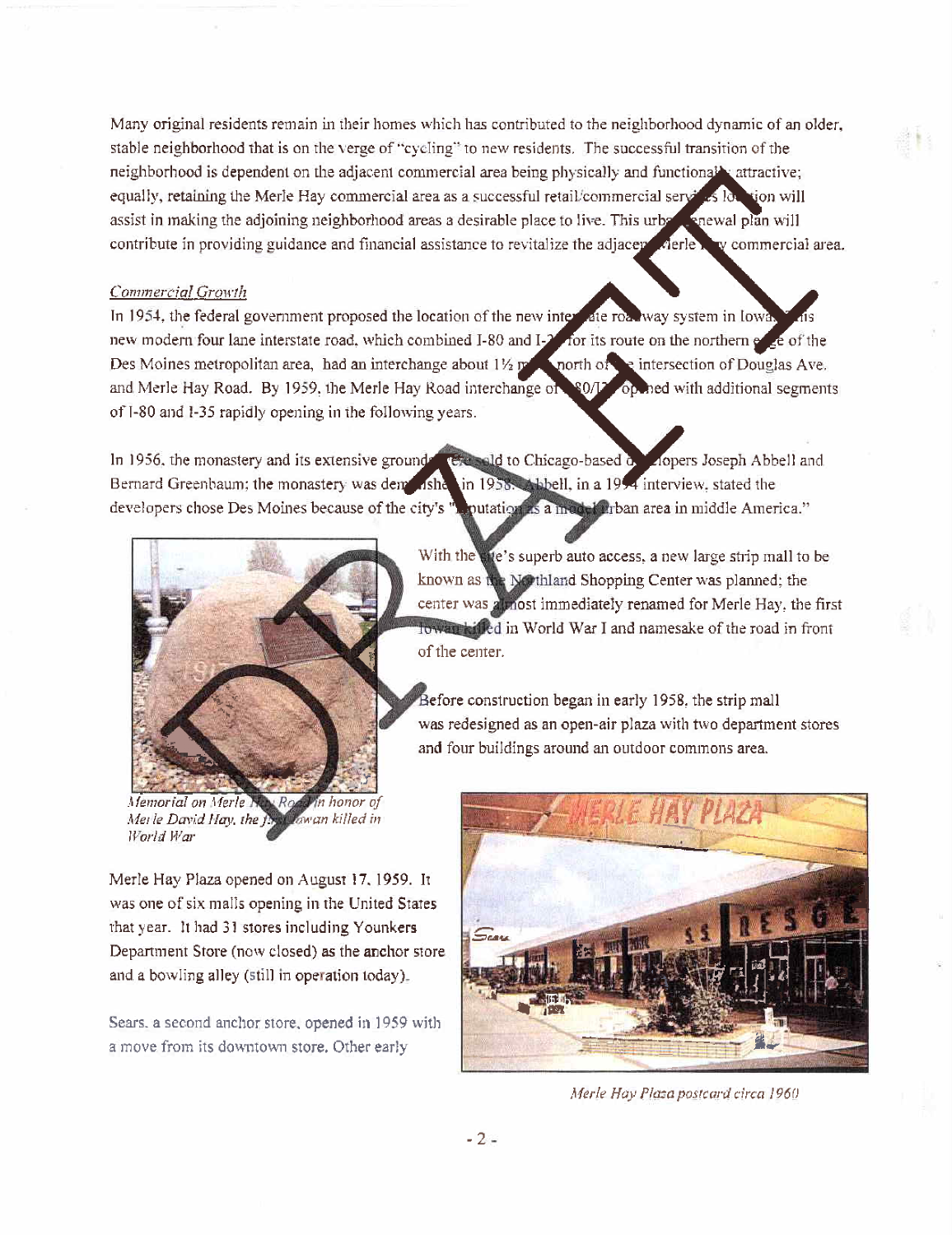tenants included a Safeway supennarket. S. S. Kresge department store. Bishop's Buffet and Walgreens drug store. A movie theater and six story office building were added in 1965.

Merle Hay Plaza was the largest shopping center in Iowa and quickly became the major plail destination that attracted state-wide customers. It significantly impacted downtown Des Moines with many stores relocating to this regional shopping center<sup>1</sup>.

With its superb auto access, the area soon had some of the highest traffic counts in the tate which further attracted autoforth of the center's entrance, soft thed the oriented retailers to the area. The connection to Interstate 80/35, about 11/2 mile auto accessibility of this mall and its commercial corridor to the metro and the on.

precess with the construction of stand-The surrounding area also quickly grew with retailers cashing in Merle Hay Rhza's alone stores in the 1960s and strip malls in the 1970s. These buildings were typically single story, larger linear buildings with parking in front of and on the sides of the structure, often without sidewalks,

In the shopping center's property. In 1972/3, Merle Hay In the early 1970s, several major changes occurred Plaza was enclosed and renamed "Merle Hay Mall." In 1974, A ferle Hay Mall made a major westward expansion with the purchase of abutting property that clossed into the Oity of Urbandale; this expansion with two anchor stores -- Montgomery Ward twhich moved from downtown) and Younkers Store for Homes - that doubled the mall to over 1.1 million square feet.

In 1979, a 300+ car parking rating was constructed to overal several anchor stores to provide covered spaces. By this time, there were over 6,000 parking spaces surrounding Merle Hay Mall.

The area's completed successor vinued into the 1980s. Several "big box" stores developed north of Merle Hay Mall. However **in petition from other k** al commercial areas, including a new metro-area mall - Valley West Mall with one West Des Moines with direct access from I-235 -- began to diminish the uniqueness anchor and 20 sepaller stores opened of Merle Hay Mail:

By the 1990s, newer Des Mars metro commercial centers and malls in other parts of the state noticeably eroded the trade area of Merle Hay Mall and its surrounding commercial corridor. Merle Hay Mall underwent a number of changes in this time period ranging from tenants leaving or relocating within the mall and numerous interior improvements. The "big box" stores underwent changes with the original tenants moving to newer, more suburban locations.

In the new century, changes in the metro retail landscape have accelerated. With the growth of suburbs, especially on the north and western edges, a considerable amount of new retail space has been added to the overall inventory which has contributed to the shrinkage of the Merle Hay area customer base.

<sup>&</sup>lt;sup>1</sup> Des Moines native Bill Bryson commented that Merle Hay Mall's opening changed Des Moines in his memoir The Life and Times of the Thunderbolt Kid: "My father never shopped anywhere else after that [the mail] opened." Neither did many other people; by the late 1960s, it was common to go to the mail to shop and 'hang out' rather than going downtown.